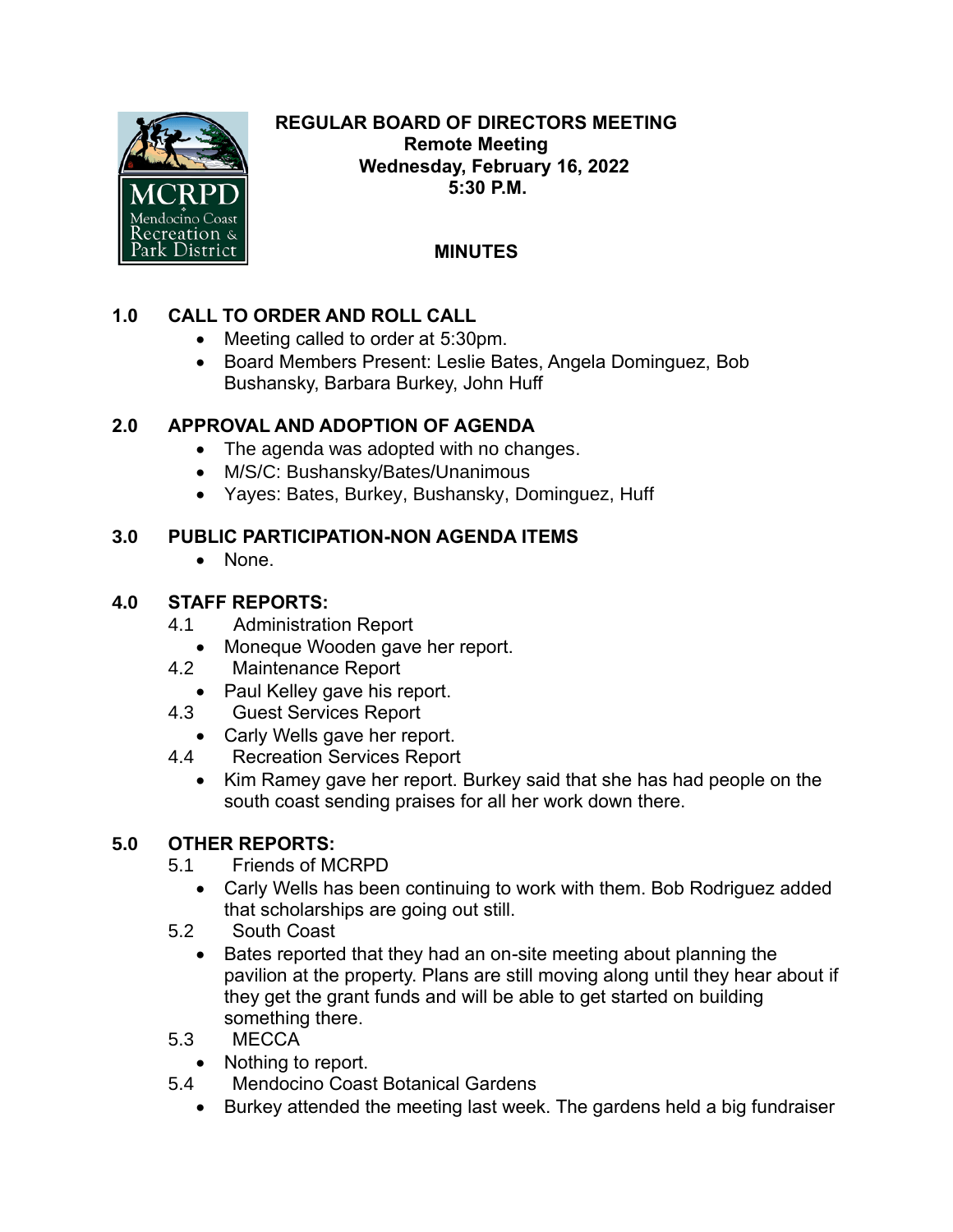and they raised \$80k in donations from sending out pledge letters. They are looking for new board members. A few have moved out of the state. They need someone big in financial realm to be part of the board, currently.

- 5.5 Personnel Committee
	- Nothing to report.
- 5.6 Regional Park Committee
	- Nothing to report.
- 5.7 District Services Committee
	- Nothing to report. Burkey asked if there had been any movement on the gymnastics program. Huff said they had not heard from the realtor that had offered to help. He can contact them after the meeting.
- 5.8 Finance Committee
	- Bushansky said that they met. On a month-to-month basis the numbers don't look good and if it wasn't for the sales and property tax, things would be a lot worse. This can be blamed on COVID-19.
- 5.9 Board of Directors
	- Dominguez said she went to her first skate night last Friday and said it was so fun. Her and her family will be going often now and thanked staff for having it going.
	- Burkey wanted to mention attendance at meeting and how important it is for board members to attend and wants to urge all members to make the extra effort to attend to keep momentum with business and be a cohesive group to get things done.

#### **6.0 DISCUSSION/ACTION ITEMS**

- 6.1 Art Explorers Display Request
	- Moneque Wooden gave an overview of Art Explorers proposal and how they have been providing the Center with artwork for years now. She added more details about the proposed artwork and that maintenance staff will be working closely with Art Explorers staff to find the best way to implement the project.
	- Sarah DeAngelo of Art Explorers said they are very flexible on how this project will be displayed and will work with MCRPD to figure out the best way to show it. She also thanked MCRPD for allowing them to showcase art there, it has been a great opportunity for Art Explorers.
	- Bob Rodriguez wanted to add that in the beginning when the building was being planned, that art in the hallway was not a focus. Adding that it is a great thing to do and a great place to highlight the artists.
	- Direction was given to staff to move forward with the art showcase. Moneque will be in touch with Art Explorers and Maintenance staff to planning implementation.
- 6.2 MCRPD Distinguished Service Award
	- Moneque Wooden gave an overview of how the 2021 District Services Award. Melissa Ivankay, originally awarded, decided to rescind the award, and give it to the late Tony Anderson who passed away in January 2022.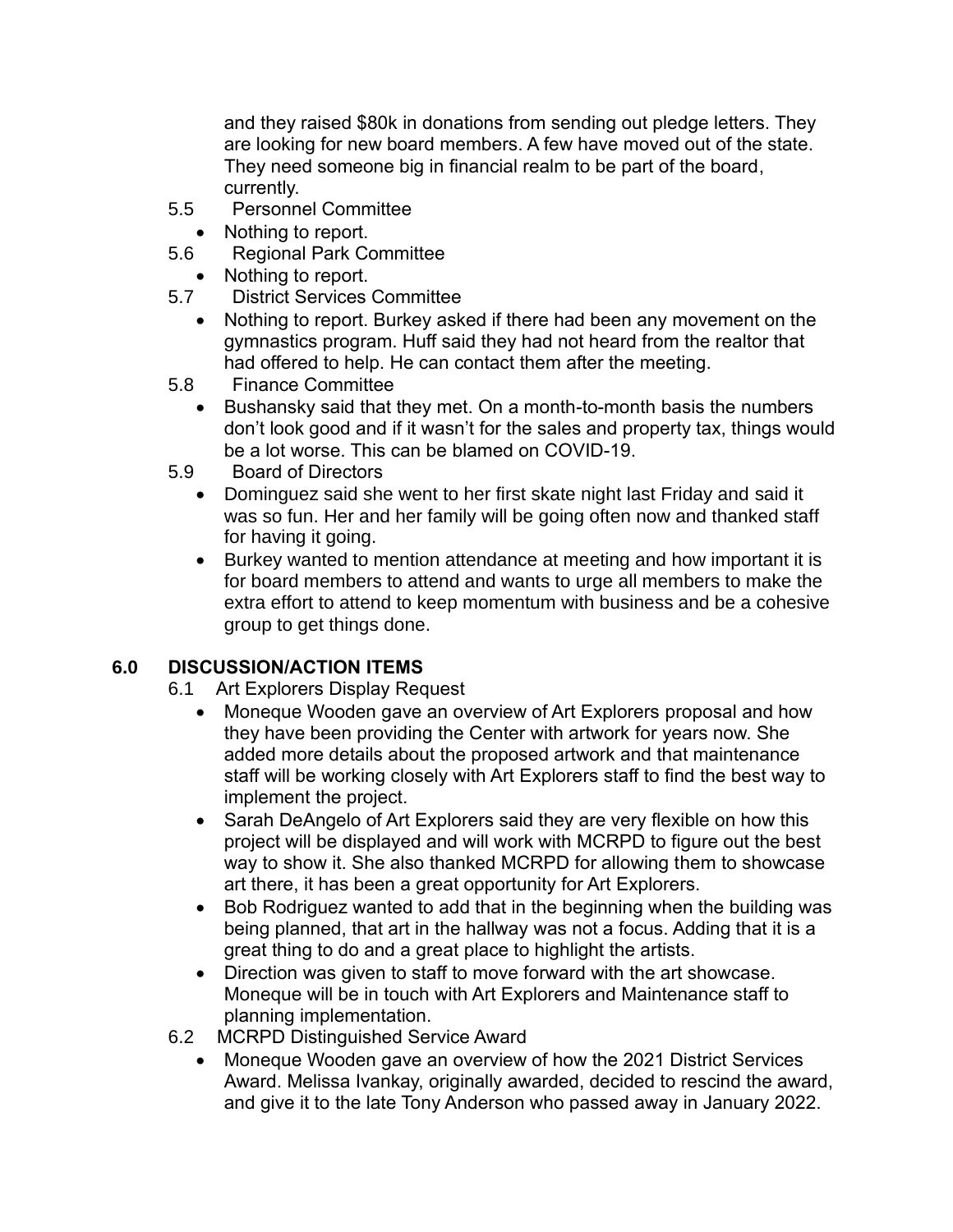- Carly received an email from Melissa prior to the meeting. She wanted everyone to know that recognizing Tony made her very happy and very sad at the same time.
- Direction was given to staff to move forward with awarding Tony Anderson the District Services award and work on some sort of memorial.
- 6.3 COVID Relief Funds for Special Districts Award
	- Moneque Wooden gave an overview of the COVID-19 Relief Funding.
	- Carly received comment on this agenda item. It is from Keith Stiver. He wanted to give congratulations to staff for acquiring these funds.
	- Bates asked if there was any stipulation about the funding and if it can go between the CVSCC and MCRPD. Wooden answered that it will solely be for CVSCC. There are no parameters besides the thanks you letter and explanation about what the money would be used for.
- 6.4 CVSCC FY2021-2022 Mid-Year Budget Review
	- The midyear budget was presented, and no changes were recommended.
	- Angela dropped off at 6:30pm.
	- A motion was made to approve the CVSCC FY2021-2022 Midyear Budget as presented.
	- M/S/C: Bates/Huff/Unanimous
	- Yayes: Bates, Burkey, Huff
	- Absent: Dominguez, Bushansky

## **7.0 CONSENT CALENDAR**

All items under the consent calendar will be acted upon in one motion unless a board member requests that an individual item be taken up under DISCUSSION/ACTION

7.1 Approval of minutes for board meetings and standing committees: 12-15- 2021 Finance Committee Meeting Minutes; 12-15-2021 Regular Board of Directors Meeting Minutes; 01-12-2022 Special Board of Directors Meeting Minutes; 01-19-2022 Finance Committee Meeting Minutes; 01-19-2022 Regular Board of Directors Meeting Minutes; 01-25-2022 Special Board of Directors Meeting Minutes

7.2 Approval of financial documents, as recommended by the Finance Committee: MCRPD Financial Statement November 2021; MCRPD Financial Statement December 2021; CVSCC Financial Statement November 2021; CVSCC Financial Statement December 2021; MCRPD Check Register November 2021; MCRPD Check Register December 2021; CVSCC Check Register November 2021; CVSCC Check Register December 2021

7.3 This legislative body previously adopted Resolution No. 21-04, authorizing this legislative body to conduct remote "telephonic" meetings. Government